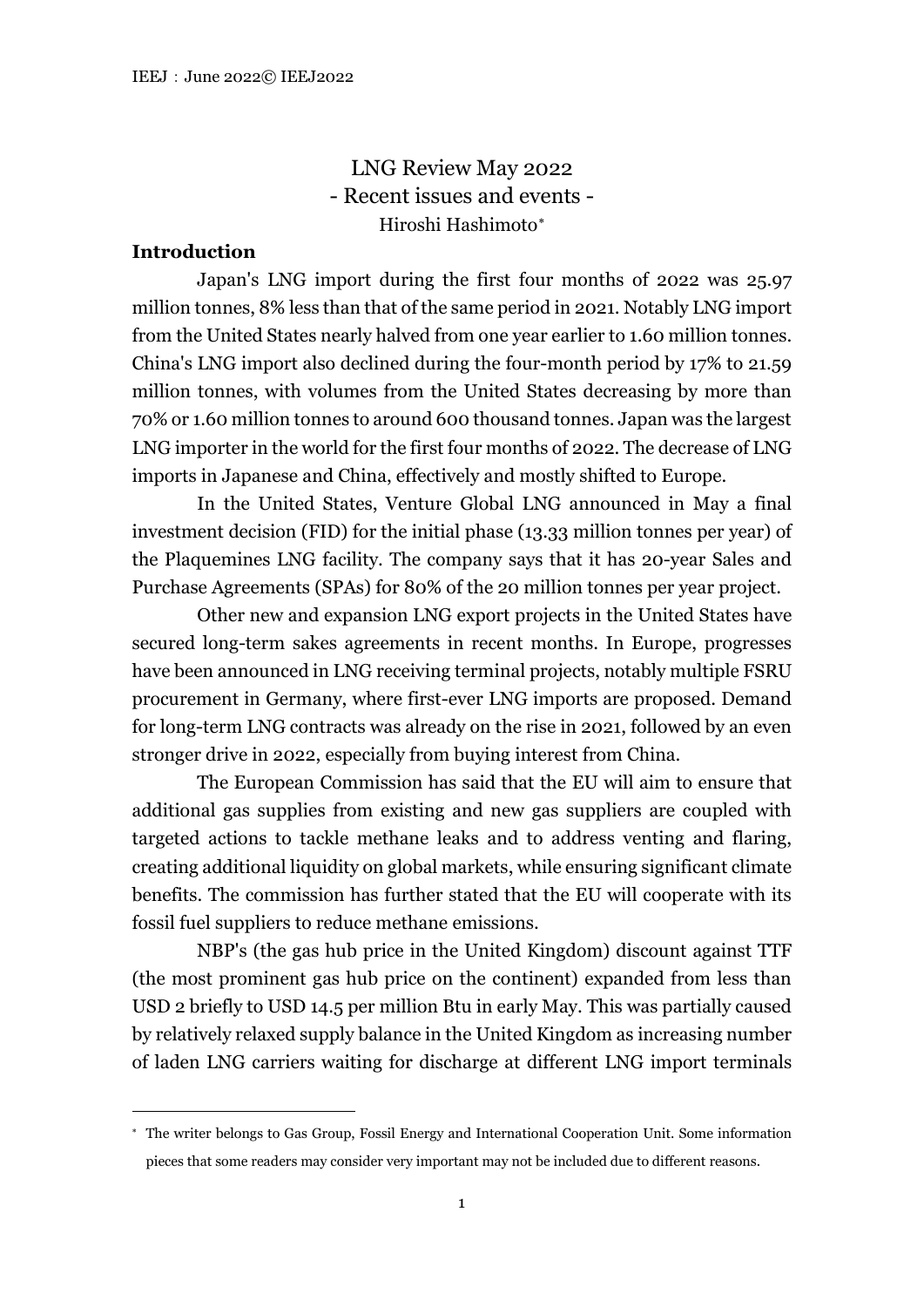around Europe, as well as limited transportation capacity of interconnecting pipelines from the United Kingdom to the continent.

### **[Asia Pacific]**

Asian Shipowners' Association (ASA) expressed on 19 May 2022 its concern over the Suez Canal's toll and surcharge increases. ASA also expressed concern over the new toll system proposals by the Panama Canal Authority.

JERA said on 12 May 2022 that in FY 2021, JERA procured approximately 30 million tonnes of LNG for use in Japan. JERA Global Markets Pte. Ltd. procured a record volume of approximately 4.5 million tonnes of LNG on the spot basis in the fiscal year.

Kyushu Electric Power announced on 11 May 2022 that it had launched a new subsidiary "Q United Energy Supply & Trading Co. (QUEST)."

Chiyoda Corporation, JERA Co. Inc. and The Research Institute of Innovative Technology for the Earth (RITE) announced on 13 May 2022 that had commenced a demonstration project of large-scale CO2 separation and recovery from gas-fired power generation exhaust gas.

Japan's Mitsui O.S.K. Lines, Ltd. (MOL) announced on 9 May 2022 that it had reached an agreement with Nihon Shipyard Co., Ltd. and Shin Kurushima Dockyard Co., Ltd. to build four 7,000-unit capacity car carriers that would use LNG as their main fuel. This will bring the company's total orders for LNG-fuelled car carriers to eight.

TotalEnergies announced on 24 May 2022 a Sale and Purchase Agreement (SPA) with the Korea's Hanwha Energy Corporation for 600,000 tonnes of LNG per year over 15 years, starting in 2024, delivered to the Tongyeong terminal in Korea.

Singapore's Energy Market Authority (EMA) announced on 19 May 2022 that it had issued a Request for Proposal (RFP) to appoint additional term LNG importers. This will complement the current four term importers. Proposals must be submitted by 8 July.

Saudi Aramco (Saudi Arabian Oil Company) announced that the company and Thailand's PTT signed a memorandum of understanding (MOU) on 11 May 2022 to strengthen cooperation across crude oil sourcing and the marketing of refining and petrochemical products and LNG.

Vietnam's Ministry of Planning and Investment announced on 12 May 2022 that AES and PetroVietnam Gas JSC (PV Gas) had been granted an investment registration certificate for the Son My LNG terminal, which is expected begin operations in 2026.

According to reports, one of the proposed LNG terminals in the Philippines may start LNG imports in August 2020, the country's Department of Energy said. First Gen Corporation (FGen) said on 19 May 2022 its search for LNG suppliers had incurred positive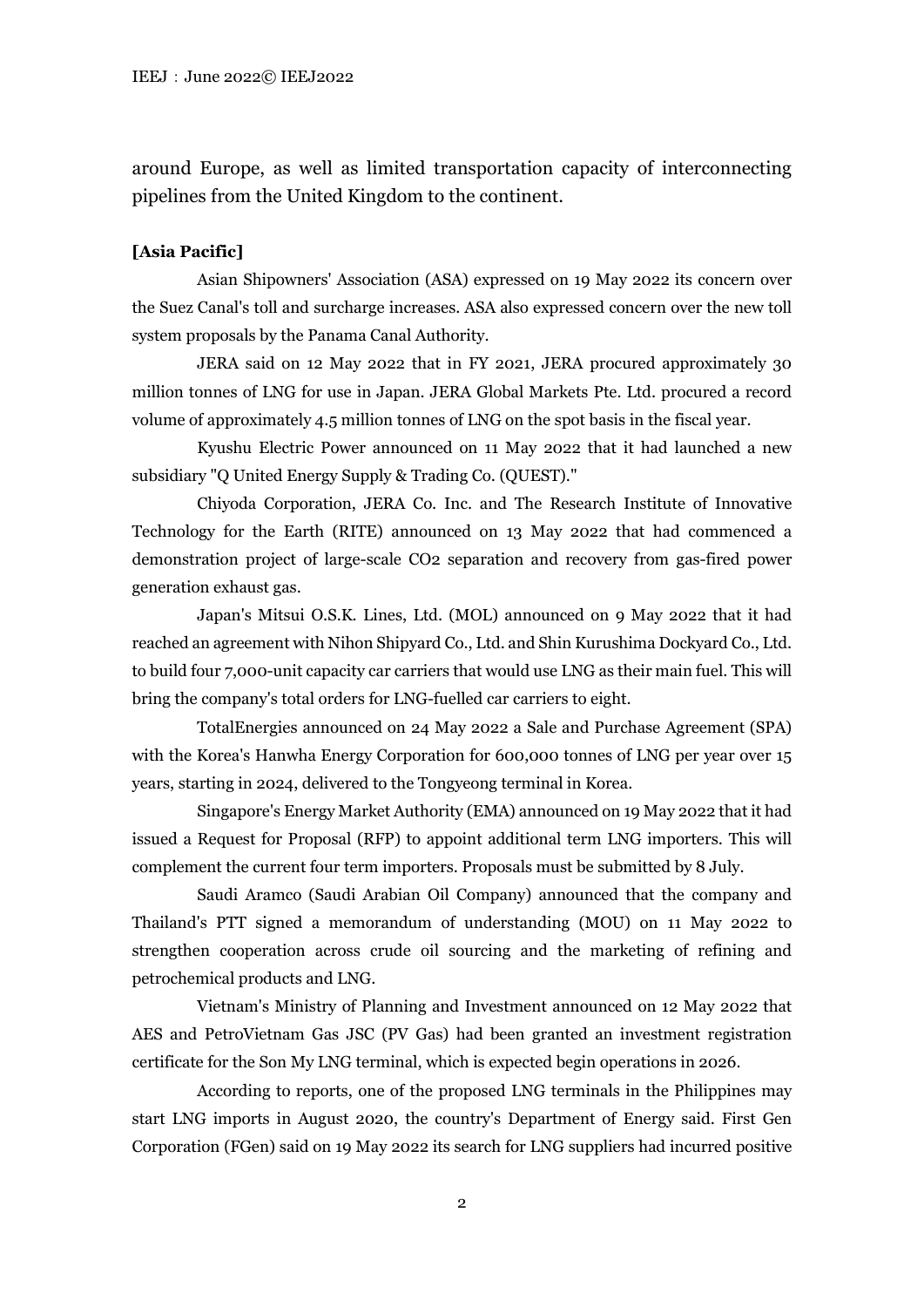responses. First Gen's LNG terminal is expected to be commercially available by the fourth quarter of 2022.

According to China's Statistics Bureau, the country produced 74.7 bcm of natural gas during the first four months of 2022, increasing by 6.2% year-on-year. According to PipeChina's announcement of 18 May 2022, the company operates 49,000 km of natural gas transmission pipelines, connecting 14 LNG receiving terminals and 14 underground gas storage facilities.

NYK announced on 2 May 2022 that on 28 April NYK concluded a long-term timecharter contract with CNOOC Gas and Power Singapore Trading & Marketing Pte. Ltd. for six LNG carriers, in addition to a shipbuilding contract for the vessels with Hudong-Zhonghua Shipbuilding (Group) Co. Ltd. NYK has also signed a project head of agreement with a subsidiary of China Merchants Energy Shipping Co. Ltd (CMES), a Chinese shipping company, to jointly own and manage the vessels.

The China National Offshore Oil Corporation (CNOOC) announced on 21 May 2022 that it had completed the vault hoisting of the six world's largest LNG storage tanks with a capacity of 270,000 cubic meters each in Yancheng City in east China's Jiangsu Province.

Höegh LNG announced in its result reporting on 25 May 2022 that, after the first quarter of the year ended, Höegh LNG terminated Höegh Giant's FSRU contract in India.

Excelerate Energy said in its First Quarter 2022 Results announcement that its Payra LNG project was approved in principle by the government of Bangladesh in May 2022. The company said the Moheshkhali LNG expansion project was also approved in principle by the government of Bangladesh in February 2022.

Australia's Woodside announced on 19 May 2022 that its shareholders voted to approve the proposed merger with the petroleum business of BHP Group Limited at its Annual General Meeting. 98.66% of the votes submitted were in favour of the merger. The merger completed on 1 June. Woodside announced on 20 May that following the approval of its Annual General Meeting, the company's change of name from Woodside Petroleum Ltd to Woodside Energy Group Ltd had been registered by the Australian Securities and Investments Commission (ASIC).

Woodside announced on 5 May 2022 that Perth's the Eastern Metropolitan Regional Council (EMRC) and Woodside had agreed a term sheet setting out the terms of a proposed option to lease land. The option will provide for Woodside's use of EMRC's Red Hill Waste Management Eco Park for a proposed pilot Carbon Capture and Utilisation (CCU) facility, and for the supply of landfill gas by ERMC to Woodside.

Shell Australia announced on 30 May 2022 that the company and its joint venture partner, SGH Energy, had taken a final investment decision on the development of the Crux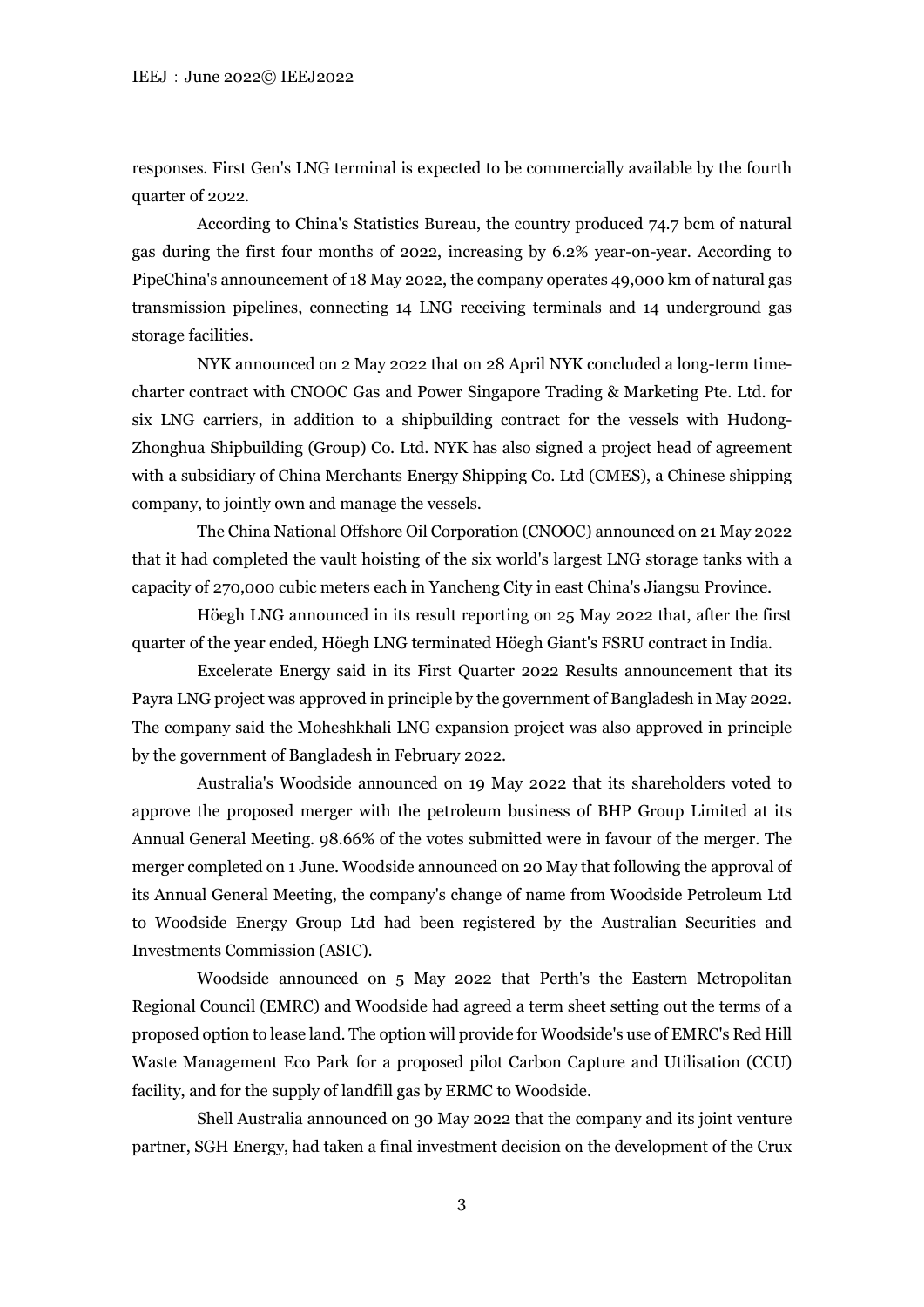natural gas field, off the coast of Western Australia. Crux will provide further supplies of natural gas to the existing Prelude floating LNG (FLNG) facility. First gas is expected in 2027.

### **[North America]**

Henry Hub futures settlement prices for front-month delivery, after USD 6.032 of 4 April 2022, have been the highest since USD 6.017 on 4 December 2008, (the highest since the financial crisis in 2008 and the highest since the shale revolution,) hitting USD 8.783 on 5 May and USD 8.971 on 25 May 2022.

According to U.S. EIA's (Energy Information Administration) May 2022 issue of SHORT-TERM ENERGY OUTLOOK, the country's LNG exports are expected to average 12.0 Bcf/d in 2021 (91.14 million tonnes), a 23% increase from 2021. As any new export facilities are not expected to come online, forecast growth in LNG exports slows to 5% in 2023, with LNG exports averaging 12.6 Bcf/d for the year (95.70 million tonnes).

Cheniere Energy, Inc. announced net loss of USD 865 million for first quarter 2022, compared to net income of USD 393 million in first quarter 2021. Substantially all derivative losses relate to the use of commodity derivative instruments indexed to international LNG prices, primarily related to the company's long-term IPM agreements.

Cheniere Energy, Inc. announced on 4 May 2022 that its subsidiary, Corpus Christi Liquefaction Stage III, LLC, had entered into a long-term Integrated Production Marketing (IPM) gas supply agreement with ARC Resources U.S. Corp. The LNG associated with this gas supply will be approximately 0.85 million tonnes per year.

Cheniere Energy, Inc. announced on 25 May 2022 that Cheniere Marketing, LLC had entered into an LNG sale and purchase agreement (SPA) with POSCO International Corporation, part of Korea's largest steelmaker and owner of Korea's first private LNG terminal. POSCO International has agreed to purchase 0.4 million tonnes per year of LNG from Cheniere Marketing on a free-on-board basis for 20 years beginning in late 2026.

Sempra Infrastructure announced on 23 May 2022 that it had signed a participation agreement with TotalEnergies, Mitsui & Co., Ltd. and Mitsubishi Corporation for the development of the proposed Hackberry Carbon Sequestration (HCS) project in Louisiana. The participation agreement contemplates that the combined Cameron LNG Phase 1 and proposed Phase 2 export projects would potentially serve as the anchor source for the capture and sequestration of carbon dioxide (CO2) by the HCS project.

Sempra Infrastructure and Poland's PGNiG announced on 16 May 2022 that they had entered into a heads of agreement (HOA) for the purchase of approximately 3 million tonnes per year of LNG delivered free-on-board from Sempra Infrastructure's LNG projects in North America - 2 million tonnes from the Cameron LNG Phase 2 project under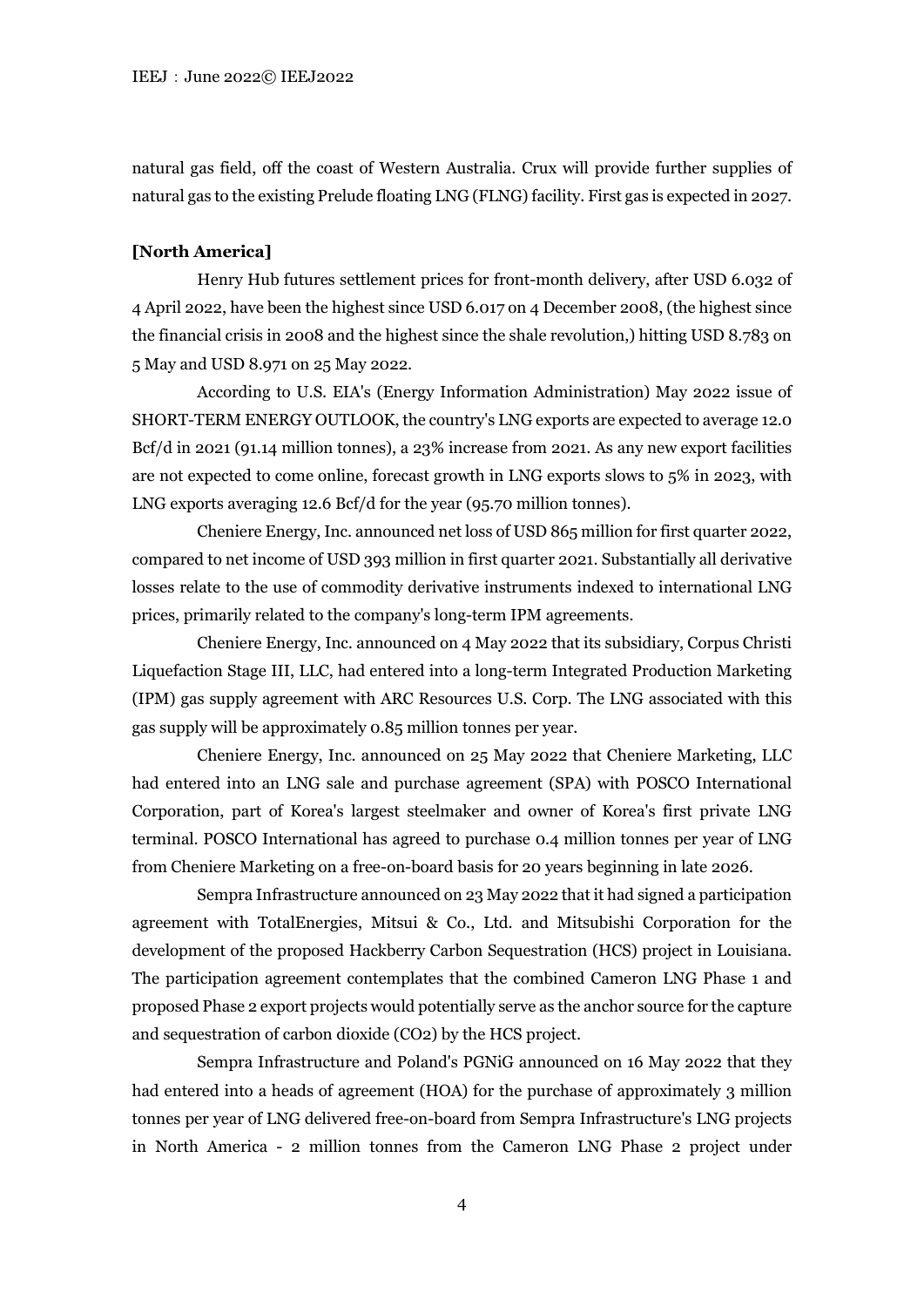development in Louisiana, and 1 million tonnes from the Port Arthur LNG project under development in Texas.

Sempra Infrastructure and Germany's RWE Supply & Trading announced on 25 May 2022 that they had entered into a heads of agreement (HOA) for 2.25 million tonnes per year of LNG to be supplied on a long-term, free-on-board basis from the Port Arthur LNG Phase 1 project under development in Texas. The HOA contemplates a definitive 15-year LNG sale and purchase agreement.

Freeport LNG Development, L.P. submitted a request to the Federal Energy Regulatory Commission (FERC) on 16 May 2022 for an Extension of Time so that the company may construct and place the Train 4 Project in service by no later than 1 August 2028.

Blackstone announced on 20 May 2022 that Blackstone Credit had acquired EIG's 49% ownership interest in Elba Liquefaction Company (ELC), a joint venture entity of the Elba Island LNG facility. Kinder Morgan will remain as the operator and retain its 51% ownership of ELC.

NextDecade Corporation announced on 2 May 2022 the execution of a 15-year sale and purchase agreement (SPA) with ENGIE S.A. for the supply of LNG from NextDecade's Rio Grande LNG export project (RGLNG) in Brownsville, Texas. ENGIE will purchase 1.75 million tonnes per year of LNG on a free-on-board (FOB) basis. RGLNG's first train is expected to start commercial operations as early as 2026.

Venture Global LNG announced on 10 May 2022 two new long-term Sales and Purchase Agreements (SPAs) with ExxonMobil LNG Asia Pacific (EMLAP) for 2 million tonnes per year of LNG, 1 million tonnes per year each from the Plaquemines LNG facility and the CP2 LNG facility. Venture Global LNG and Malaysia's PETRONAS announced on 11 May 2022 a new 20-year Sales and Purchase Agreement (SPA) for 1 million tonnes per year of LNG from Venture Global's Plaquemines LNG facility.

Venture Global LNG announced on 25 May 2022 a final investment decision (FID) and closing of USD 13.2 billion project financing for the initial phase (an upsized 13.33 million tonnes per year) of the Plaquemines LNG facility and the associated Gator Express pipeline. The company has executed 20-year Sales and Purchase Agreements (SPAs) for 80% of the full 20 million tonnes per year project. Plaquemines LNG phase one customers include PGNiG, Sinopec, CNOOC, Shell and EDF; phase two customers announced to date include ExxonMobil, PETRONAS and New Fortress Energy.

Enbridge announced on 26 May 2022 the advancement of its Venice Extension Project and Gator Express Meter Project to deliver 1.5 billion cubic feet per day of natural gas to Venture Global's Plaquemines LNG facility in Louisiana.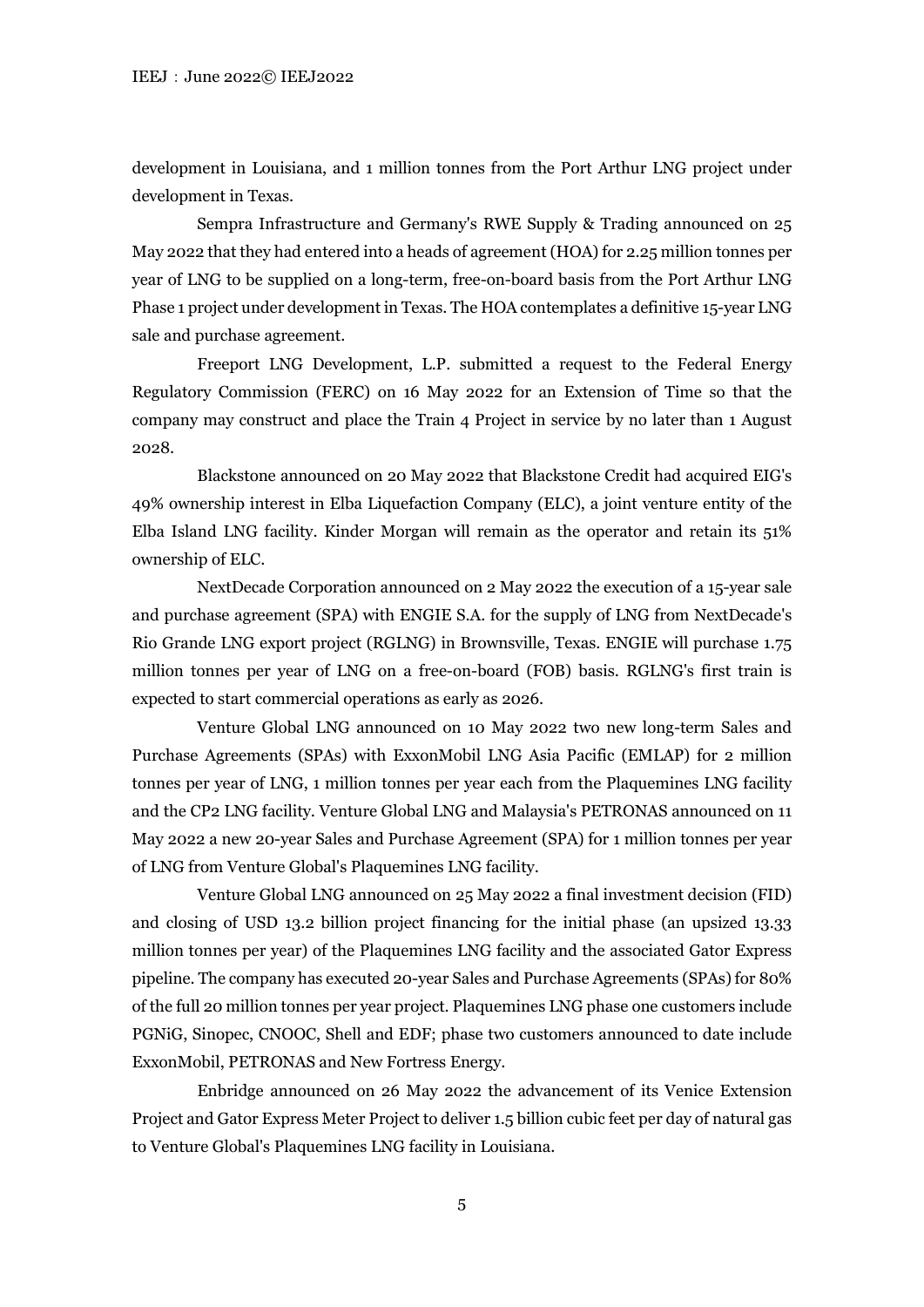Energy Transfer LP and Gunvor Group Ltd announced on 2 May 2022 that Gunvor Singapore Pte Ltd (Gunvor) had entered into an LNG Sale and Purchase Agreement with Energy Transfer LNG Export, LLC, related to its Lake Charles LNG project. Energy Transfer LNG will supply 2 million tonnes of LNG per year. Energy Transfer LP announced on 3 May 2022 another Sale and Purchase Agreement (SPA) with SK Gas Trading LLC for 0.4 million tonnes per year of LNG from the Lake Charles facility.

Technip Energies announced on 25 May 2022 that the company and Samsung Engineering had been awarded a Pre-FID (Final Investment Decision) Engineering contract for the Texas LNG project in Brownsville, Texas, United States. The proposed 4 million tonne per year LNG export facility site is located on the Port of Brownsville's deep-water ship channel in close proximity to the Gulf of Mexico.

Chevron's annual shareholders meeting on 25 May 2022 requested with 98% of the votes the Board to oversee the preparation of a report analyzing the reliability of Chevron's methane emission disclosures. The company announced on 4 May that the company was taking several approaches - from the surface to sky - to expand its methane-detection and reduction capabilities.

Coterra Energy and Devon Energy said on 3 May 2022 that they were evaluating new opportunities related to LNG. Coterra moves 350 million cubic feet per day of gas through Cove Point on a long-term LNG deal. Devon said that there should be opportunities to capture a better realized price longer term given the LNG dynamic. During the company's first quarter 2022 report, Comstock Resources, Inc. said that LNG facility ownership was the logical next step for the company to look at. The company currently sells 14% of production directly to LNG shippers. Chesapeake Energy said on 4 May 2022 during its 1Q 2022 report presentation that the company was engaged in several discussions regarding participating in LNG export market.

Enstor Gas, the largest privately owned gas storage company in the United States, announced on 11 May 2022 that the company and its natural gas midstream assets had been acquired by the Infrastructure Investments Fund (IIF), an investment vehicle advised by J.P. Morgan Investment Management Inc., from an affiliate of ArcLight Capital Partners, LLC. Enstor will continue to manage and operate its natural gas storage facilities in Alabama, Mississippi, Texas and New Mexico.

JERA Co., Inc. announced on 13 May 2022 that it had concluded a stock purchase agreement with an affiliate of funds managed by Stonepeak to acquire a 100% interest in thermal power generation projects in the United States with a total capacity of 1.63 GW, in Massachusetts and in Maine.

Crowley announced on 24 May 2022 inauguration of its LNG Loading Terminal in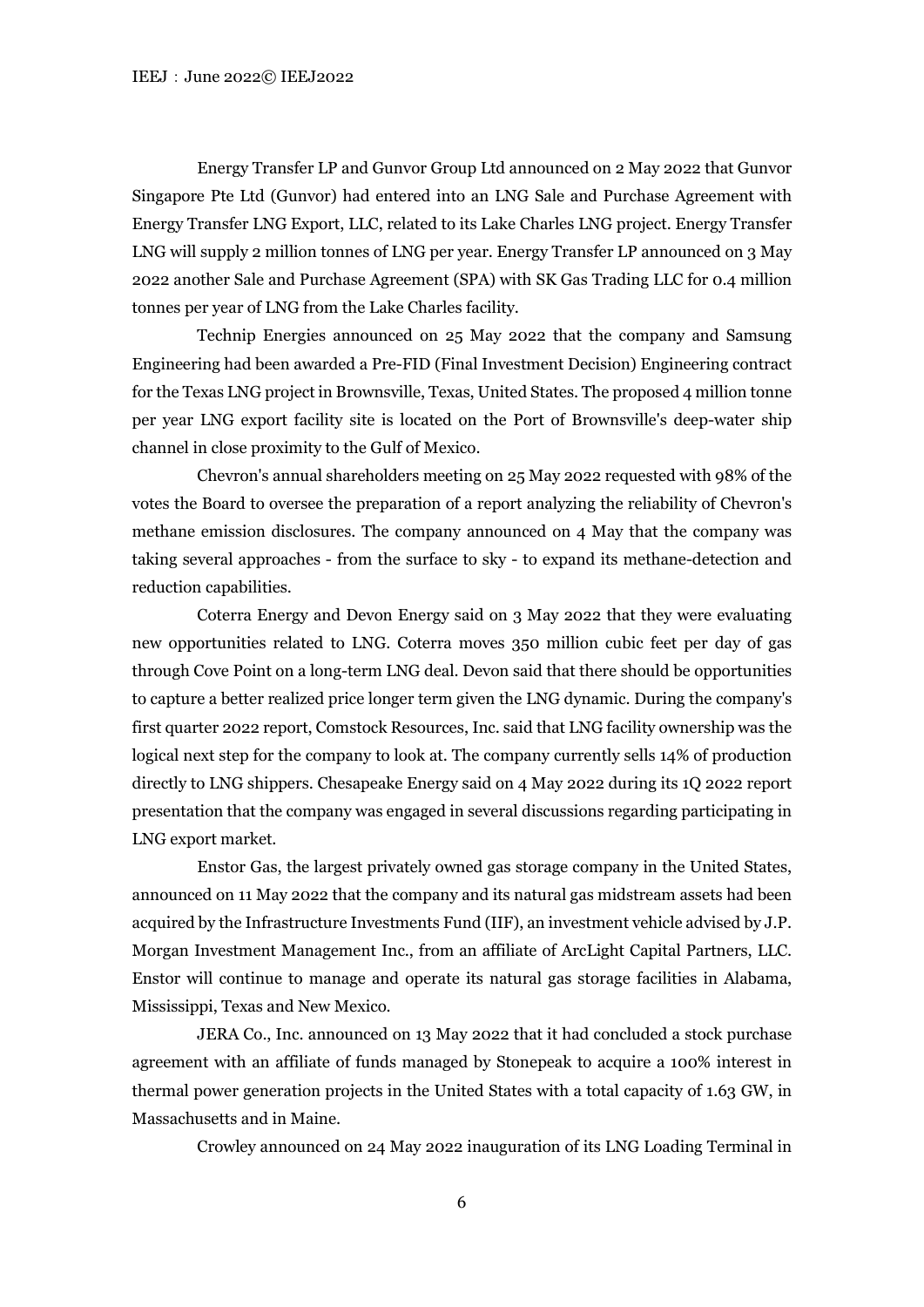the southern town of Peñuelas, Puerto Rico. The facility can deliver more than 94 million gallons (160 thousand tonnes) of LNG annually. LNG will be loaded onto 10,000-gallon ISO containers for road transport to customer facilities around the island.

## **[Middle East]**

ADNOC (Abu Dhabi National Oil Company) revealed on 12 May 2022 that the company had appointed McDermott International to conduct a design work on its planned LNG plant in Fujairah. ADNOC said the project was expected to increase ADNOC's LNG production capacity by 9.6 million tonnes per year.

### **[Africa]**

SONATRACH and Eni announced on 26 May 2022 that they had signed a Memorandum of Understanding (MoU) aimed at accelerating the development of gas fields in Algeria and decarbonisation via green hydrogen. The two companies will evaluate the gas potential and opportunities for accelerated development at specific fields already discovered by SONATRACH. The gas production volumes expected from the areas covered by the agreement is equal to approximately 3 billion cubic meters per year and will contribute to increasing the export capacity of Algeria to Italy through the Transmed pipeline.

Kosmos Energy said on 9 May 2022 during its announcement of First Quarter 2022 Results that the Greater Tortue Ahmeyim LNG project in Mauritania & Senegal was approximately 75% complete at the end of the quarter.

Atlantic Gulf & Pacific International Holding (AG&P) announced on 9 May 2022 that its GAS Entec subsidiary had completed the conversion of a 125,000 m3 LNG carrier for KARMOL, a joint-venture between Turkey's Karpowership and Japan's Mitsui OSK Lines (MOL), into a Modular Floating Storage and Regasification Unit (M-FSRU) with Gas Entec's proprietary, patented RegasTainer® technology. The M-FSRU will deliver gas to Karpowership's floating power plant, the Karadeniz Powership Aysegul Sultan in Port Dakar.

### **[Europe / Russia]**

The European Commission presented on 18 May 2022 the REPowerEU Plan. The Commission says some investments in fossil fuel infrastructure would be required  $- \epsilon$ 10 billion for a dozen gas and LNG projects, to complement the existing Projects of Common Interest (PCI) List and fully compensate for the future loss of Russian gas imports.

On 19 May 2022, the European Commission said that the EU will aim to ensure that additional gas supplies from existing and new gas suppliers are coupled with targeted actions to tackle methane leaks and to address venting and flaring, creating additional liquidity on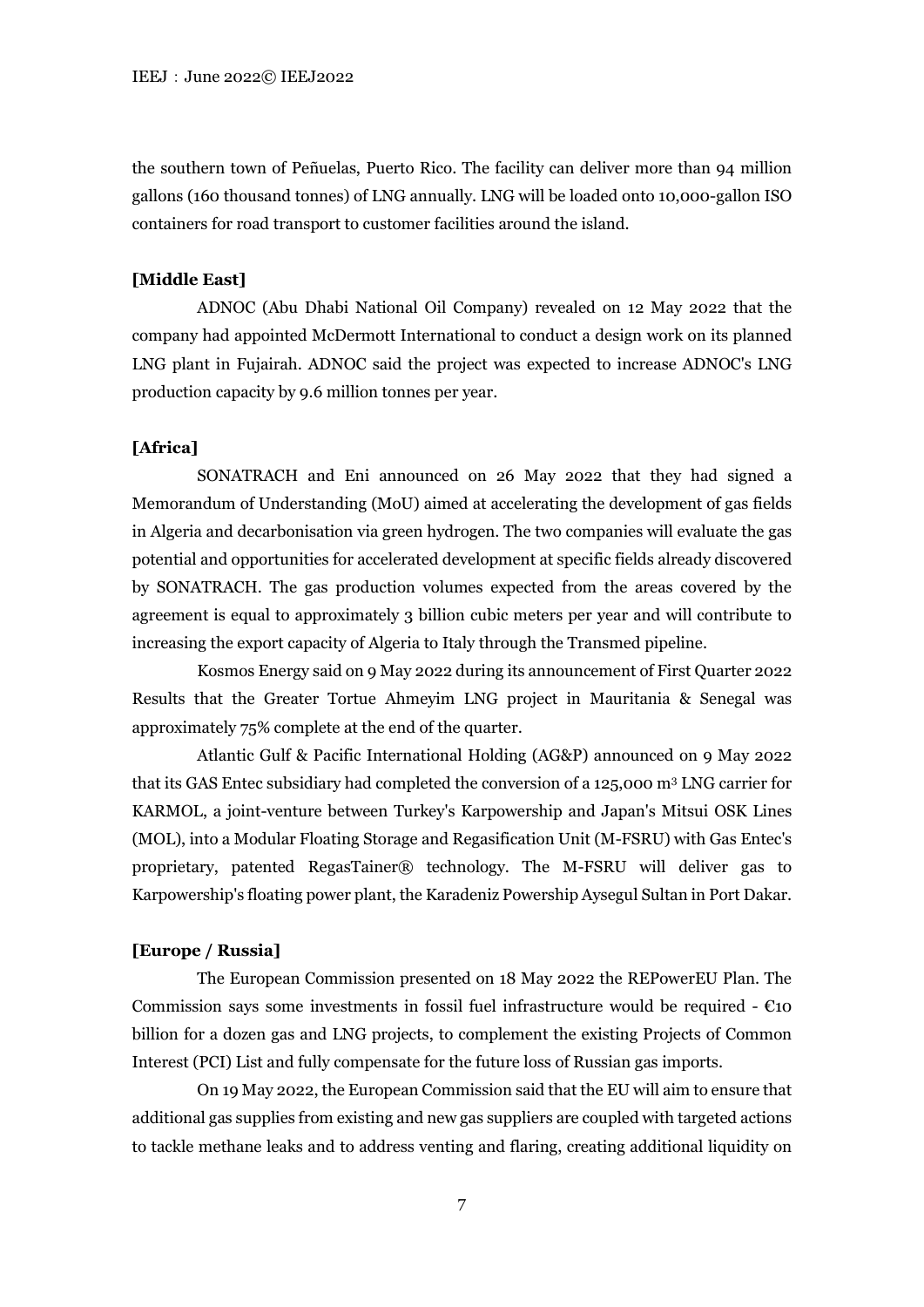global markets, while ensuring significant climate benefits. The EU will cooperate with its supply partners to reduce methane emissions. The EU stands ready to provide technical assistance to partners to set up such mutually beneficial "You collect/we buy" schemes.

The European Council and the European Parliament announced on 19 May 2022 that the co-legislators had agreed that underground gas storage on member states' territory should be filled to at least 80% of their capacity before the winter of 2022/2023 and to 90% before the following winter periods.

The United Kingdom's Grain LNG announced on 23 May 2022 that as Europe's largest LNG terminal it reported its highest ever monthly utilisation rate in April 2022 with the terminal exporting a daily average of 431 GWh of gas (0.85 million tonnes in the month). Grain LNG said that it was expanding the terminal after signing a contract with Qatar Terminal Limited in 2020.

The United Kingdom government announced on 26 May 2022 that it was introducing the Energy Profits Levy, a new 25% surcharge on the extraordinary profits the oil and gas sector was making. The new levy will raise around  $\mathcal{L}_5$  billion over the next year which will go towards supporting people with the new cost of living measures announced by the Chancellor. Within the levy, a new investment allowance is being introduced to encourage firms to invest in oil and gas extraction in the United Kingdom.

During its first quarter 2022 report, Shell said that it had announced its intention to withdraw from all Russian hydrocarbons in a phased manner.

Ofgem, Britain's independent energy regulator, published on Monday 16 May 2022 a consultation to look at whether the energy price cap should be updated quarterly rather than every six months.

bp announced on 24 May 2022 ADNOC's and Masdar's participation to bp's planned blue and green hydrogen developments in Teesside in the northeast of England. bp will also join ADNOC to evaluate a new blue hydrogen project in Abu Dhabi, conducting a joint feasibility study for a low-carbon hydrogen project in the country.

Gasunie and Vopak announced on 2 May 2022 that they had entered into a cooperation agreement to develop terminal infrastructure projects to facilitate imports of hydrogen into Northwest Europe via Dutch and German ports.

Gasunie announced on 10 May 2022 that the company had signed a binding contract with New Fortress Energy (NFE) for the lease of a floating LNG installation (FSRU) to be installed in Eemshaven for five years from the third quarter of 2022. In late April Gasunie contracted the FSRU S188 from the Belgian shipping company Exmar. The installation will also arrive in Eemshaven in the third quarter.

The Netherlands' GasTerra announced on 30 May 2022 that it had decided not to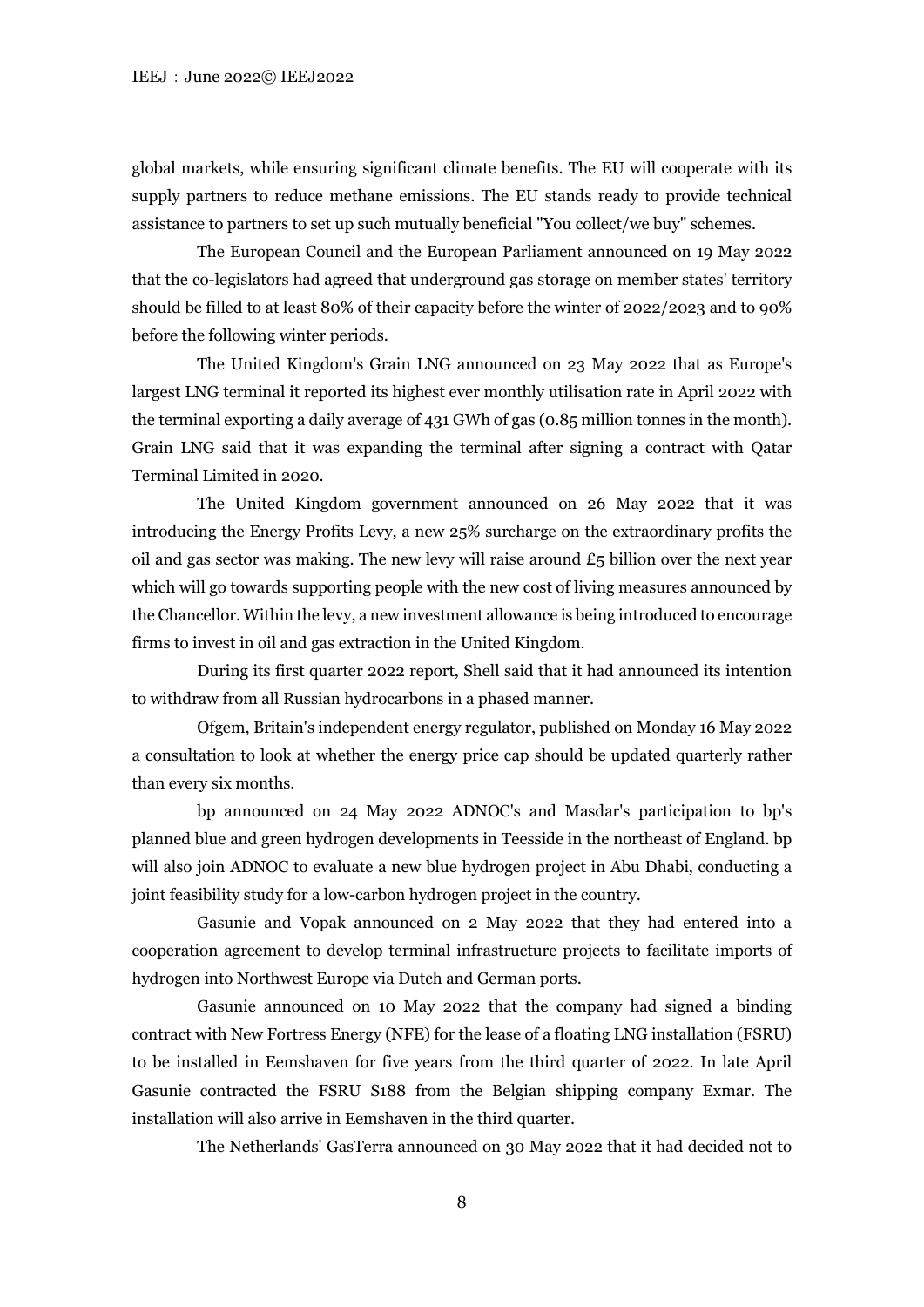comply with Gazprom's one-sided payment requirements. Gazprom declared to discontinue supply with effect from 31 May 2022. The cessation means that, between now and 1 October 2022 when the contract ends, 2 bcm of contracted gas will not be delivered.

TotalEnergies announced on 16 May 2022 that it had launched a drone-based emissions detection and quantification campaign across all its upstream operated sites.

GTT announced on 3 May 2022 that GTT had been awarded a new approval in principle from Bureau Veritas (BV) for the "Shear-Water" concept, a new ballast-free LNG bunker and feeder vessel (LNGB&FV), following the announcement on 8 July 2021 of the Approval in Principle (AIP) from China Classification Society and DNV.

NYK announced on 6 May 2022 that its affiliated company France LNG Shipping SAS had signed a charter contract for a new LNG carrier with EDF LNG Shipping SAS. The carrier is scheduled for delivery in 2025 from Hyundai Samho Heavy Industries Co. Ltd.

Uniper announced on 5 May 2022 that it had facilitated the charter of two FSRUs managed by Dynagas Ltd. to the German government. The FSRUs will commence their service early 2023 with first gas send-out depending on the completion of the onshore installations at the sites. RWE announced on 5 May 2022 that it had chartered two FSRUs from Höegh LNG. The framework conditions for the procurement of LNG on the world market are the responsibility of the German government.

Equinor said on 4 May 2022 in its first quarter report that the company's Hammerfest LNG plant was on track for a start-up on 17 May. The company announced on 16 May that while repairs at Melkøya had been completed, due to a minor fault discovered during the weekend on a compressor the start-up of the plant had been pushed back by a week from previously scheduled 17 May.

Equinor announced on 25 May 2022 that the company and Halten East partners Vår Energi, Spirit Energy and Petoro had decided to invest about NOK 9 billion in the development of the area neighbouring to the Åsgard field in the Norwegian Sea. The area consists of six gas and condensate discoveries and option on another three prospects. Halten East is a collective name for several small-size discoveries and prospects. In 2020 the licensees in the four licences therefore agreed to develop the area as a unit.

Finland's Gasum and Russia's Gazprom respectively announced on 21 May 2022 that natural gas supplies to Gasum from Gazprom had been cut off.

Italy's Snam revealed in its 1Q 2022 result presentation that it had signed an MoU with Enagás to mandate a technical feasibility study for an IT-SP interconnection of up to 30 bcm per year capacity through 800 km offshore pipeline.

Eni announced on 17 May 2022 that the company had begun the process of opening two accounts at Gazprom Bank, on a precautionary basis. This follows Gazprom Export's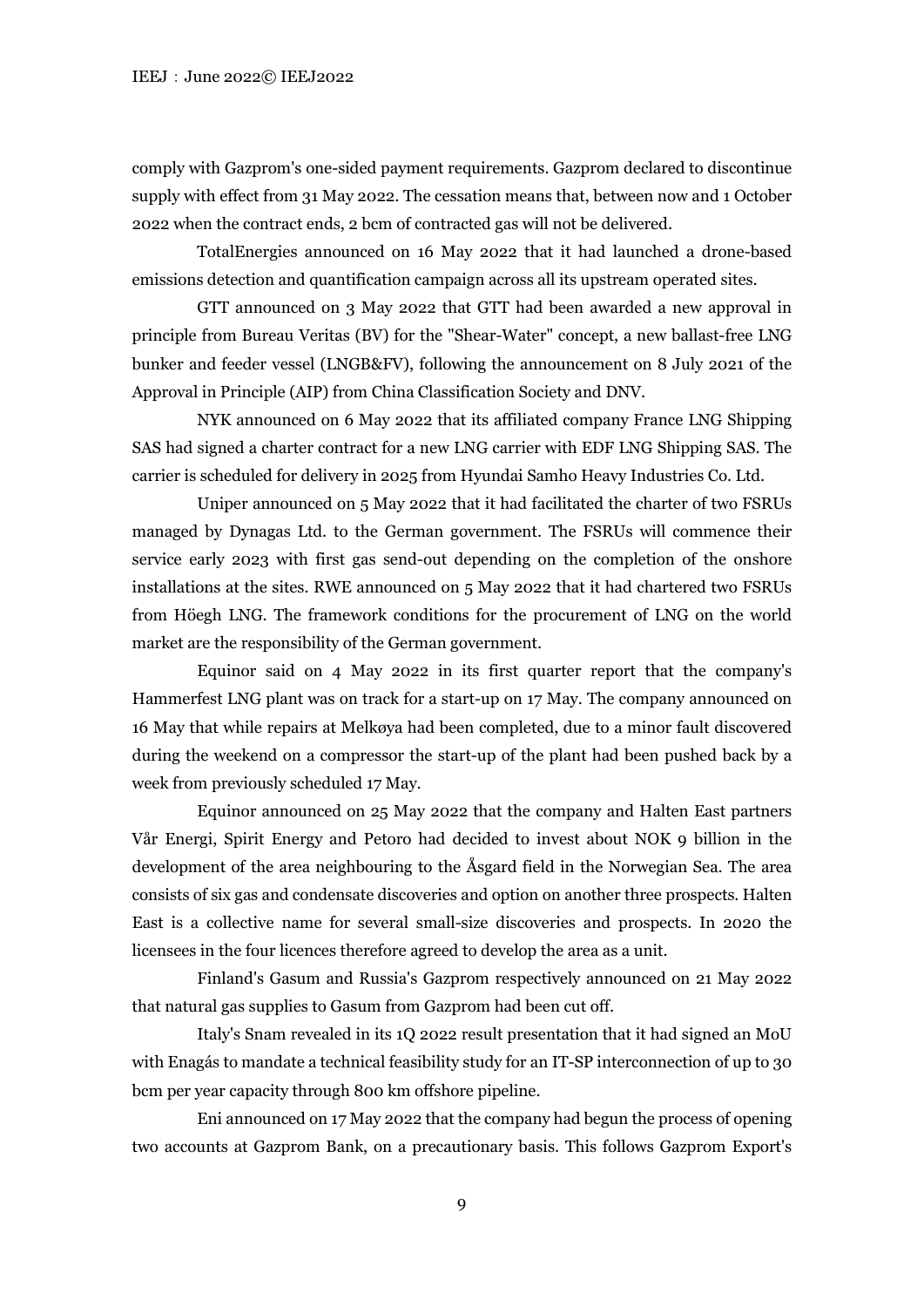unilateral request to amend the existing contracts between the parties in accordance with the new gas payment procedure established by the Russian Federation.

Snam and Golar LNG Limited announced on 18 May 2022 that they had signed a contract through which Golar would deliver the existing LNG Carrier "Golar Arctic" as a floating storage and regasification unit (FSRU) in the port area of Portovesme, in Sardinia.

Excelerate Energy said in its First Quarter 2022 Results announcement that in January 2022, Excelerate received approval from the Albanian government to proceed with the second phase of the feasibility study for the Vlora LNG terminal and power plant.

Greece's Gastrade announced that a special ceremony was held on 3 May 2022 to celebrate the commencement of the realisation of the Alexandroupolis FSRU (Floating Storage and Regasification Unit) project. The FSRU is expected to operate by the end of 2023, with the contracted regasification capacity reaching already up to 60% of its technical capacity of  $5.5$  bcm per year. The FSRU, with a capacity of  $153,500$  m3 of LNG, will be connected to the National Natural Gas Transmission System (NNGΤS) of Greece with a 28 km long pipeline, through which the regasified LNG will be transmitted to the markets of Greece, Bulgaria and the wider region (Romania, Serbia, North Macedonia etc.), with the prospect of supplying Ukraine, as well. Gastrade also said that it had submitted to the Regulatory Authority for Energy (RAE) an application for a new Independent Natural Gas System (INGS) License, for the project "Thrace INGS", consisting of another FSRU and to be located near the first FSRU at the Sea of Thrace, offshore Alexandroupolis.

Greece's Motor Oil announced that on 9 May 2022 MORE (Motor Oil Renewable Energy) signed two Memoranda of Understanding (MoUs) with Abu Dhabi's MASDAR and Abu Dhabi National Oil Company (ADNOC) respectively. ADNOC and MORE will explore opportunities in the FSRU terminal project of Dioriga Gas and in the supply of LNG.

Poland's PGNiG announced on 14 May 2022 the first LNG cargo delivery on a vessel chartered by the company and the first shipment received from Venture Global LNG at the at the President Lech Kaczyński LNG Terminal in Świnoujście. PGNiG announced on 6 May 2022 that the company received its first cargo of LNG at the LNG terminal in Klaipėda, Lithuania. The cargo came from Freeport, Texas.

Gasgrid Finland Oy announced on 20 May 2022, the company and Excelerate Energy, Inc. had signed an agreement on the leasing of an LNG floating terminal vessel for ten years. The vessel is to be located on the southern coast of Finland. The storage and supply capacity of the vessel is sufficient for the gas needs of both Finland and Estonia. The vessel is loaded with LNG approximately 2-3 times a month. LNG will be re-vaporized into gas and fed into Gasgrid Finland's gas transmission network. The terminal vessel can also be used to refuel smaller LNG tankers for distribution in the Baltic Sea region. The aim is to make the